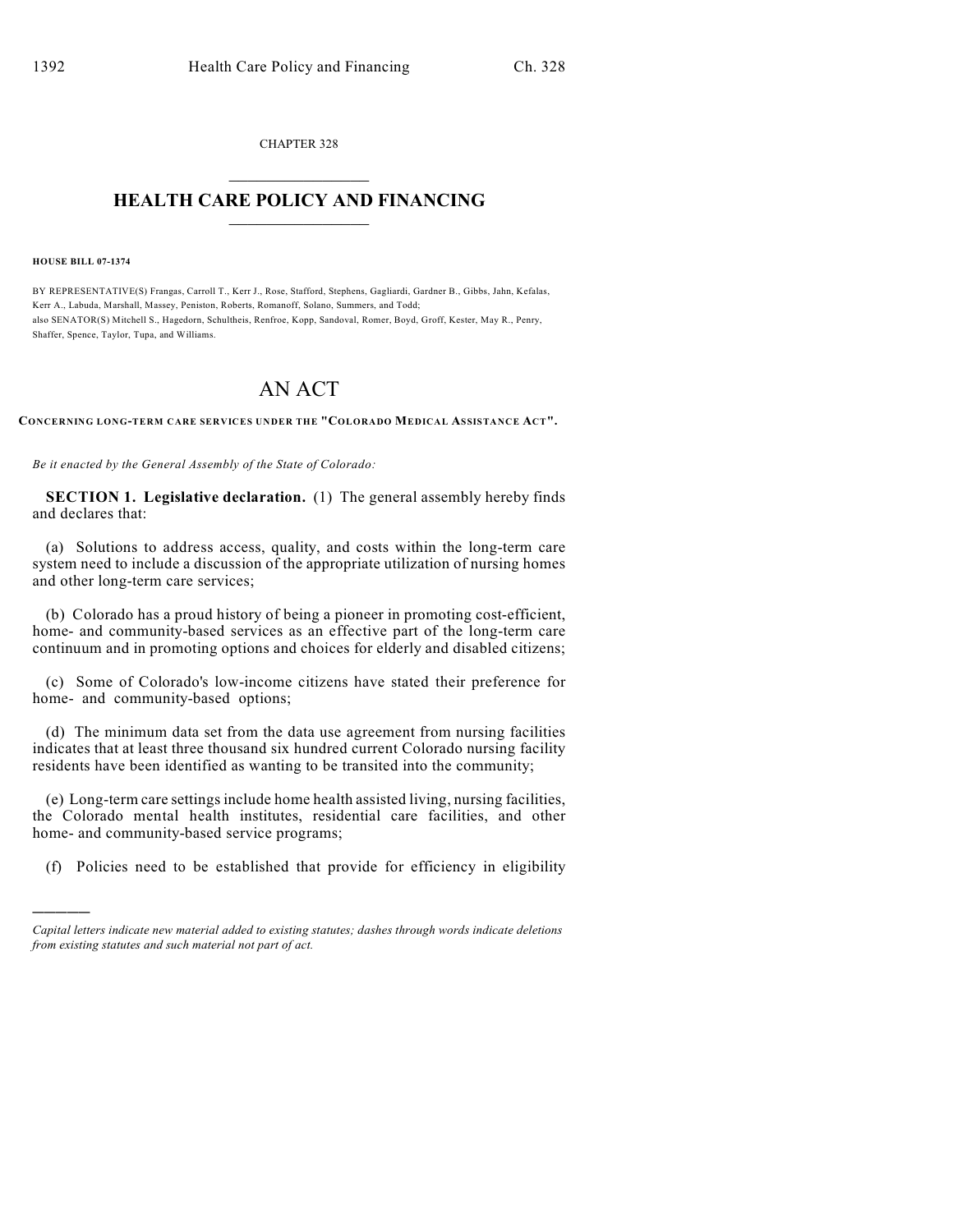determinations so that people eligible for home- and community-based services and other long-term care services can receive appropriate services in a timely manner;

(g) A successful pilot program in 2000, called "fast track", demonstrated the ability to transition clients not wanting to enter nursing homes to home- and community-based settings while preventing the loss of their housing and other supportive services;

(h) Home- and community-based services serve a great number of clients in a cost-effective manner;

(i) The long-term care portion of medicaid represents the area with the greatest percentage of expenditures in the program, and the clients needing long-term care represent the most vulnerable clients with the greatest need.

(2) The general assembly therefore declares that a systemic review of the long-term care program is in the best interests of elderly and disabled persons in Colorado and should be conducted to develop sustainability in the long-term care program. This systemic review should include recommendations for ways to determine the most appropriate placement of a client and to ensure that adequate funding is available to support a continuum of long-term care services.

**SECTION 2.** 25.5-6-104, Colorado Revised Statutes, is amended BY THE ADDITION OF A NEW SUBSECTION to read:

**25.5-6-104. Long-term care placements - comprehensive and uniform client assessment instrument - long-term care access study - legislative declaration definitions - repeal.** (4) (a) (I) THE EXECUTIVE DIRECTOR SHALL APPOINT A WORKING GROUP TO STUDY THE ELIGIBILITY PROCESS TO FACILITATE A SEAMLESS TRANSITION FROM A HOSPITAL TO AN APPROPRIATE LONG-TERM CARE SETTING FOR AN INDIVIDUAL WHO IS POTENTIALLY ELIGIBLE FOR LONG-TERM CARE SERVICES UNDER THIS ARTICLE. THE WORKING GROUP MAY CONSIDER MODELS, INCLUDING BUT NOT LIMITED TO FAST TRACK EXPANSION, PRESUMPTIVE ELIGIBILITY, AND OTHER BEST PRACTICES FROM OTHER PROGRAMS AND OTHER STATES. THE WORKING GROUP SHALL CONSIST OF PERSONS KNOWLEDGEABLE OF A VARIETY OF LONG-TERM CARE PROGRAMS AND SHALL BE REPRESENTATIVE OF ALL POPULATIONS SERVED BY COLORADO'S LONG-TERM CARE PROGRAMS AND THE VARIOUS GROUPS PROVIDING SERVICES THROUGH THOSE PROGRAMS.

(II) THE WORKING GROUP SHALL BEGIN WORK ON OR BEFORE AUGUST 1, 2007, AND SHALL SUBMIT A REPORT TO THE EXECUTIVE DIRECTOR ON OR BEFORE DECEMBER 1, 2007. THE REPORT SHALL INCLUDE, BUT NEED NOT BE LIMITED TO, A LIST OF FEDERAL FUNDING OPPORTUNITIES, A TIMELINE AND ESTIMATED ASSOCIATED COSTS FOR THE COMPLETION OF ANY NEEDED SYSTEM CHANGES, AND A SUMMARY OF PROGRESS TO DATE. THE STUDY AND REPORT SHOULD BE BASED ON EVIDENTIARY RESEARCH AND DATA. THE WORKING GROUP MAY SUBMIT TO THE EXECUTIVE DIRECTOR ADDITIONAL REPORTS ON CHANGES RECOMMENDED BY THE WORKING GROUP.

(b) THE STATE DEPARTMENT IS AUTHORIZED TO SEEK ANY NECESSARY FEDERAL APPROVAL TO IMPLEMENT INITIATIVES, RULES, OR PROGRAMS RECOMMENDED BY